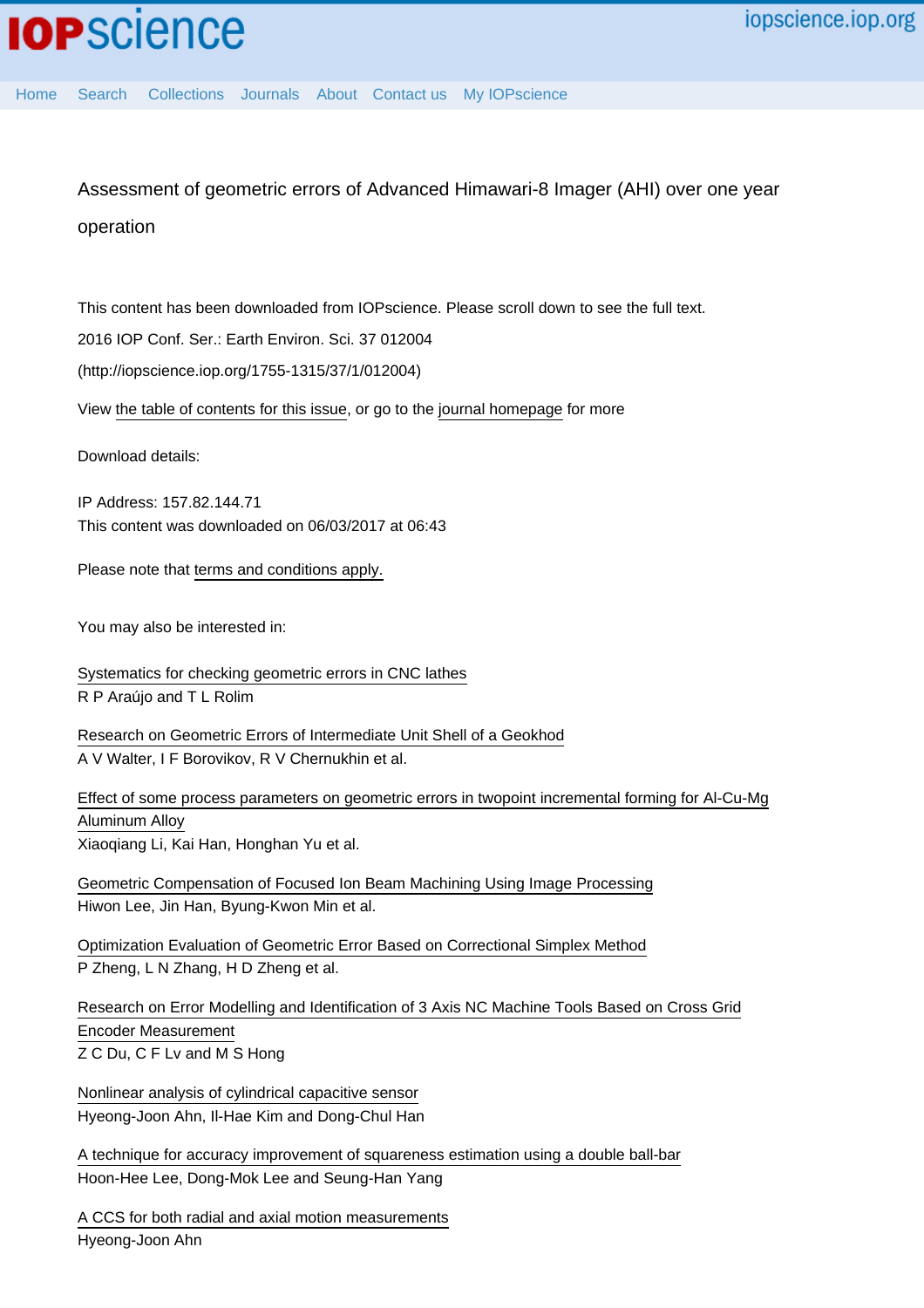# **Assessment of geometric errors of Advanced Himawari-8 Imager (AHI) over one year operation**

## **Wataru Takeuchi**

Institute of Industrial Science, University of Tokyo 6-1, Komaba 4-chome, Meguro, Tokyo 153-8505, Japan

E-mail: wataru@iis.u-tokyo.ac.jp

Abstract. This paper presents an approach to check a geometric performance of Advanced Himawari-8 imager (AHI) and demonstrate and evaluate a new approach to ensure more geometric accurately focusing on visible imagery in 500 meters. A series of processing is supplemented by ground control points of shore lines, land mark locations and digital elevation model. Firstly, a template matching technique is conducted to find a best matching point by simply moving the center of AHI sub-image over each point in a reference image of shore lines and calculating the sum of products between the coefficients and the corresponding neighbourhood pixels in the area spanned by the filter mask. Secondly, ortho-rectification processing is carried out to compensate for the geodetical distortions with respect to the acquisition condition including viewing geometry and so on. As a result, an average of root mean square sum of residual errors with system correction and that of precise geometric correction are shown. Overall geometric accuracy is about 1 to 1.5 pixels from 2015 March to July and it also gradually decreased down to 0.2 to 0.8 from 2015 September to 2016 February. AHI is officially open to public for operational use as of July 1, 2015 and after that operation date geometric errors are reasonably satisfied within one pixels of errors.

# **1. Introduction**

Advanced Himawari-8 Imager (AHI) is a Japanese weather satellite for geosynchronous with a three-axis stabilized spacecraft with a meteorological mission. The Japan Meteorological Agency (JMA) contracted for AHI as a successor to MTSAT and GMS series, in cooperation with the Civil Aviation Bureau (CAB), of the Ministry of Transport of Japan [1].

Geostationary satellites such as Meteosat, MTSAT and Geostationary Operational Environmental Satellite (GOES) were designed for meteorological applications. As a consequence, the onboard sensors have very low geometric, radiometric and spectral resolution. Despite these characteristics, during recent years, several studies have used geostationary satellite data for land surface remote sensing application. In most of them, these data have been used to retrieve geophysical parameters used as an input for models GMS data and are very effective to detect burned areas in different tropical environments as well [2].

AHI breaks through limitations of earlier three-axis stabilized GEO instruments with significant improvements in many areas, including spatial sampling, radiometric sensitivity, calibration and performance around local midnight. The process for the automatic detection of Landmarks and Earth Edges has been working operationally for the first image open to public via JMA. The ability to use these data as the basis to determine the satellite orbit and attitude

Content from this work may be used under the terms of theCreative Commons Attribution 3.0 licence. Any further distribution  $\bigcirc$  $\left(\mathrm{cc}\right)$ of this work must maintain attribution to the author(s) and the title of the work, journal citation and DOI. Published under licence by IOP Publishing Ltd 1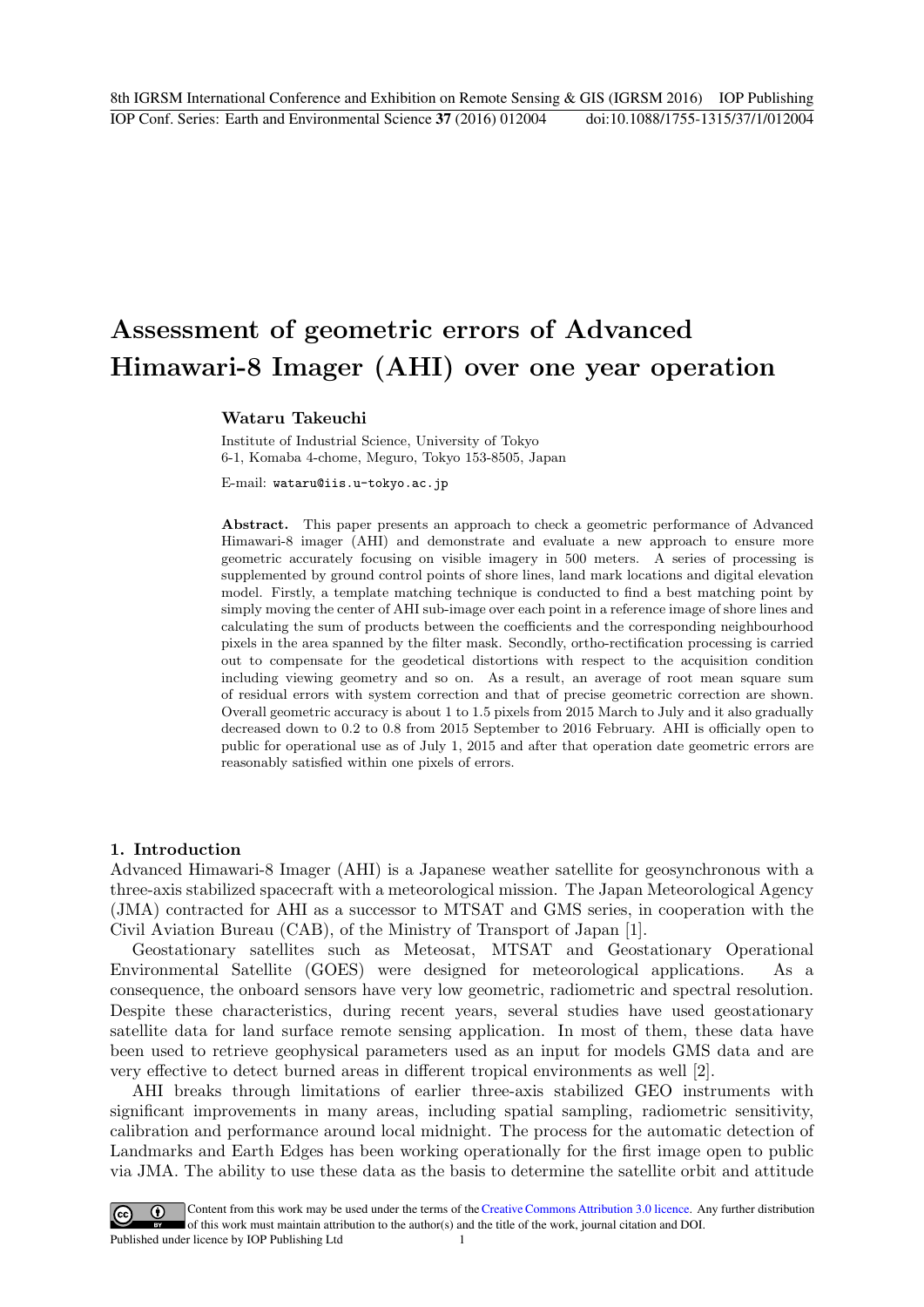has also been demonstrated [3]. In this sense, it is necessary to have a continuous accurate and timely determination of the satellite orbit and attitude in order to perform geometric correction of Earth images acquired by geostationary meteorological satellites [4].

The objective of this study is to check a geometric performance of AHI imagery and demonstrate and evaluate a new approach to ensure more geometric accuracy focusing on visible imagery in 500 meters from 2015 March to 2016 February.

# **2. Methodology**

# *2.1. Framework and data used in this study*

Figure 1 shows a framework of precise geometric correction of AHI. A time-series of AHI images from March 2015 to February 2016 at 03:00 (UTC) were collected for evaluation and band 3 (red,  $0.64\,\mu\text{m}$ ) with 500-meters footprint was calibrated to a top-of-atmosphere (TOA) reflectance for further processing.

A series of processing is supplemented by ground control points (GCPs) from MODIS MOD44W land-sea mask (LSM), land mark locations (LML) developed for GMS and digital elevation model from shuttle radar topographic mission (SRTM3). LMLs consists of a collection of land marks developed for a geometric correction of Japanese geostationary meteorological satellite (GMS) which was a predecessor of AHI [5]. It consists of 792 locations with latitude and longitude values and are expected to have a sufficient performance on AHI as well which has the same spatial coverage with MTSAT and GMS [6].



Figure 1. Flowchart of a precise geometric correction of AHI using a template matching technique.

# *2.2. Sub-image generation and template matching technique*

Firstly, a AHI visible image was clipped out into 64 *×* 64 sub-images centered on 792 LML. Secondly, a suit of sub-images was digitized into a land-sea mask image using a discriminant analysis which enables a dynamic thresholding [7]. Thirdy, shore lines were extracted from LSM database and they were digitized into 128 *×* 128 sub-images centered on 792 LMLs used as a reference. Finally, a template matching technique was conducted to find a best matching point by simply moving the center of 64 *×* 64 sub-image over each point in a reference image and calculating the sum of products between the coefficients and the corresponding neighbourhood pixels in the area spanned by the filter mask [8].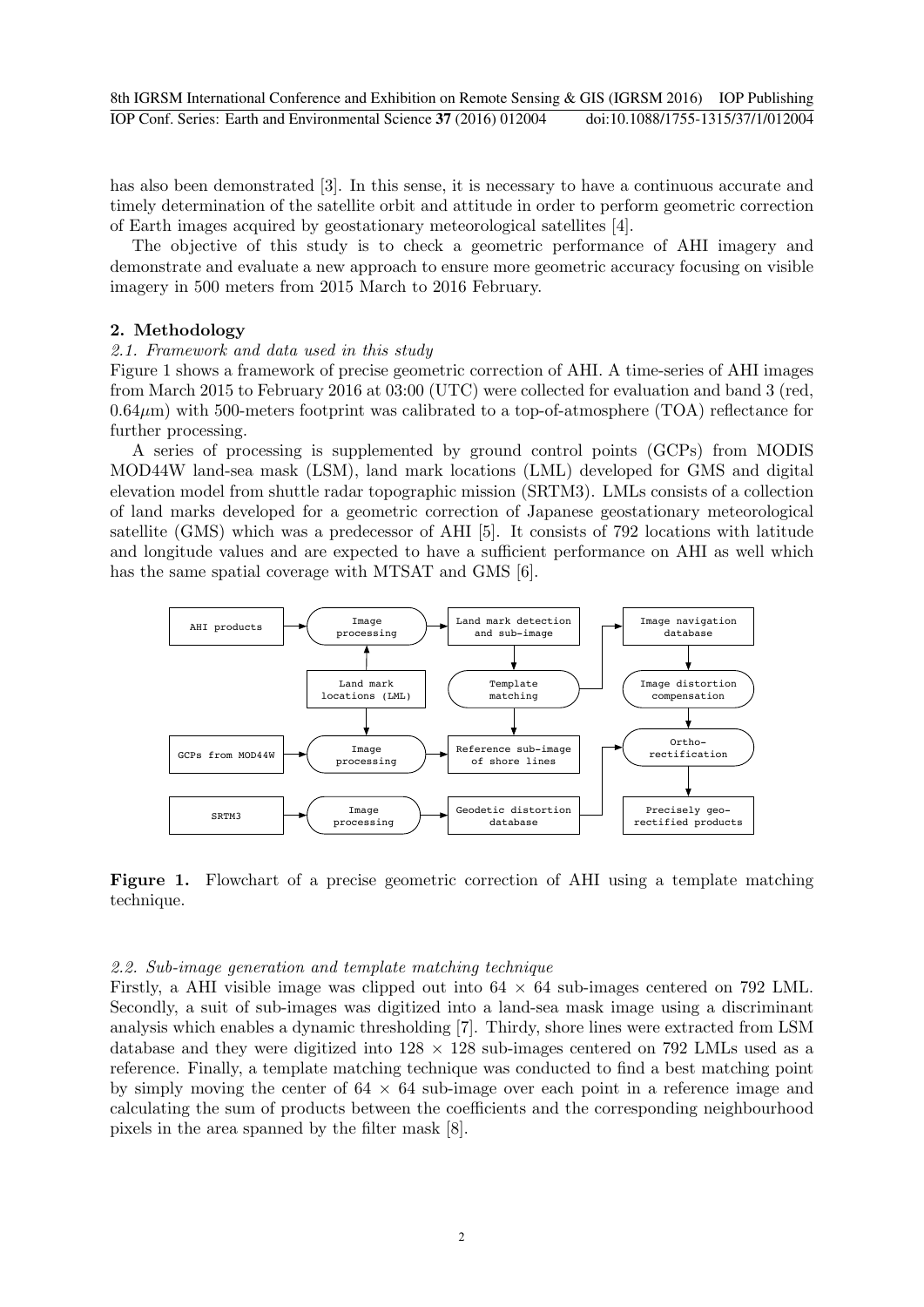## *2.3. Image distortion compensation and ortho-rectification*

Image distortion compensation is conducted by an affine transformation shown as following formula;

$$
\begin{pmatrix}\n\Delta x \\
\Delta y\n\end{pmatrix} = \begin{pmatrix}\na_{11} & a_{12} \\
a_{21} & a_{22}\n\end{pmatrix} \begin{pmatrix}\nx \\
y\n\end{pmatrix} + \begin{pmatrix}\nb_1 \\
b_2\n\end{pmatrix}
$$
\n(1)

where x and y values are defined in image coordinates of AHI image and ∆*x* and ∆*y* values are measured by a template matching technique between a AHI sub-image and a reference sub-image derived from shore lines. Then  $a_{ij}$  and  $b_i$  are computed by a least-squres method over selected cloud-free sub-images by minimizing the sum of the residuals squared. Finally, orthorectification processing is carried out to compensate for the geodetical distortions with respect to the acquisition condition including viewing geometry, platform attitude, Earth rotation and of the relief effects (parallax). It is based on the intersection of viewing direction and the WGS-84 earth ellipsoid using SRTM3 digital elevation model with sufficient accuracy in 500-meters.

#### **3. Results and discussions**

Figure 3-(a) shows the number of fine pixels among 796 LSLs which are identified as cloud free and used to detect land mark and generate sub-image from Band 3. It ranges from 5 to 25 LSLs from 2015 March to 2016 February. The number of fine pixels are relatively lower from May to August because of rainy season in monsoon Asian region whereas 20 to 25 LSLs are available from September to October which guarantees higher geometric error compensation reliability. A series of template processing is carried out by using those fine LSLs for the further analysis.

Figure3-(b) shows geometric errors in east-west direction which is obtained from template matching results. Overall geometric accuracy is about 0.7 to 1.2 pixels from 2015 March to July and it gradually decreased down to 0.2 to 0.5 from 2015 September to 2016 February. In July and November, a relatively higher errors more than 2.0 pixels are often found because of less fine GCP's are available for processing as shown in Figure3-(a).

Figure3-(c) shows geometric errors in north-south direction which is obtained from template matching results. Overall geometric accuracy is about 0.2 to 0.5 pixels from 2015 March to July and it also gradually decreased down to -0.2 to 0.2 from 2015 September to 2016 February. In July and November, a relatively higher errors more than 2.0 pixels are often found like those in east-west direction because of less fine GCP's are available for processing as shown in Figure3- (a).

Figure3-(d) shows overall geometric errors which is obtained from root mean square errors from east-west and north-south directions. Overall geometric accuracy is about 1 to 1.5 pixels from 2015 March to July and it also gradually decreased down to 0.2 to 0.8 from 2015 September to 2016 February. AHI is officially open to public for operational use as of July 1, 2015 and after that operation date geometric errors are reasonably satisfied within one pixels of errors.

# **4. Conclusions and future works**

This study was carried out to check a geometric performance of AHI imagery and demonstrate and evaluate a new approach to ensure it more accurately focusing on visible imagery in 500 meters. The ability to use these data as the basis to determine the satellite orbit and attitude has also been demonstrated. Overall geometric accuracy is about 1 to 1.5 pixels from 2015 March to July and it also gradually decreased down to 0.2 to 0.8 from 2015 September to 2016 February. AHI is officially open to public for operational use as of July 1, 2015 and after that operation date geometric errors are reasonably satisfied within one pixels of errors. Extensive modeling and analysis work over one year has shown that good correlation with the true orbit and attitude can be achieved.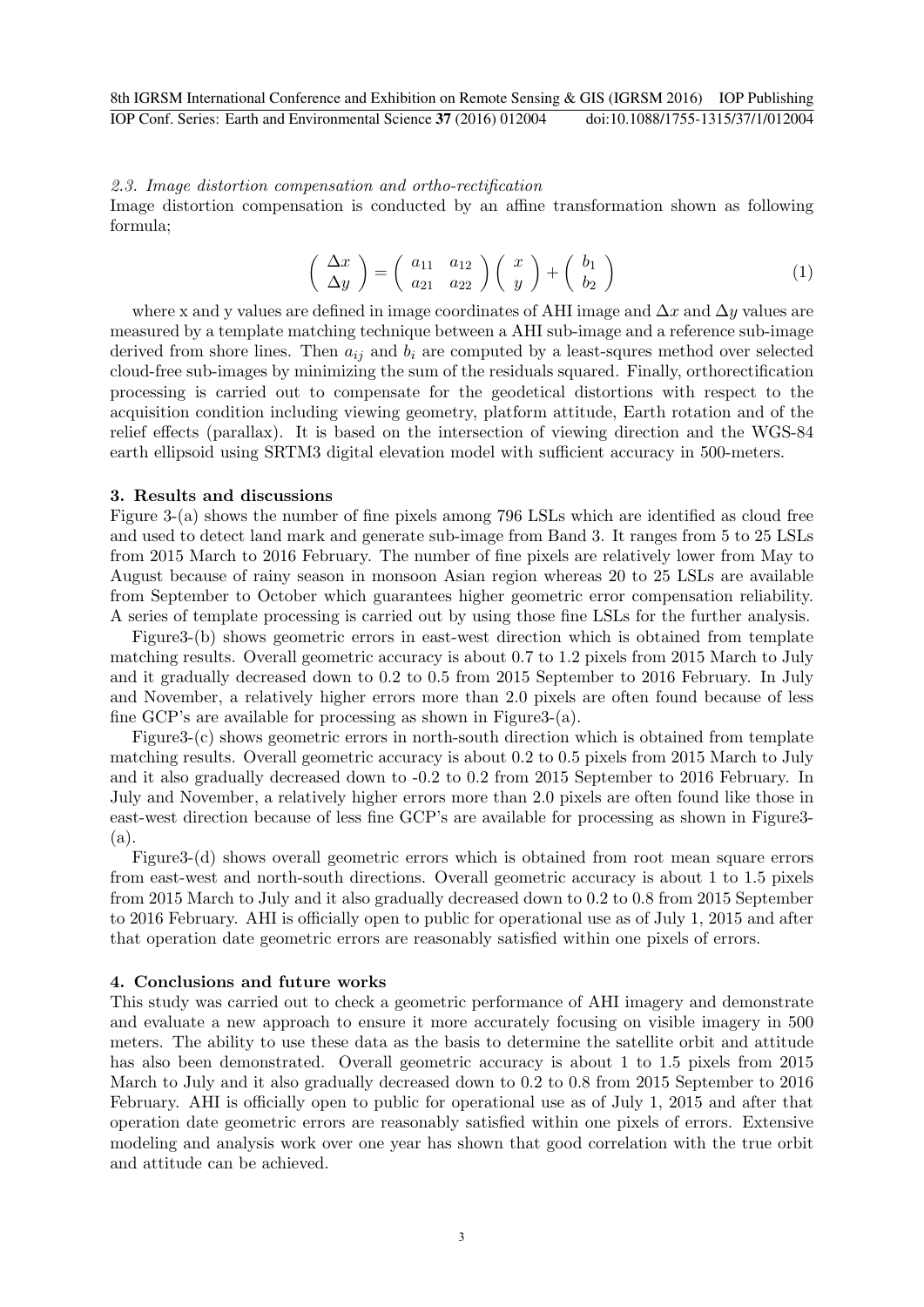

**Figure 2.** Error vector map of geometric correction on Dec. 18, 2014.

## **References**

- [1] Japan Meteorological Agency, 2003. JMA HRIT Mission Specific Implementation, Ver. 1.2.
- [2] Boschetti, L., P. A. Brivio, J. M. Gregoire, 2003. The use of Meteosat and GMS imagery to detect burned areas in tropical environments. *Remote Sens. Environ.*, 85, 78?91.
- [3] Milnes, M., 2006. Orbit/Attitude Determination for MTSAT through automated Landmark and Earth Edge Detection. *Proceedings of 25th ISTS (International Symposium on Space Technology and Science) and 19th ISSFD (International Symposium on Space Flight Dynamics)*, Kanazawa, Japan.
- [4] Takeuchi, W., K. Oyoshi and S. Akatsuka, 2015. Assessment of geometric accuracy with Advanced Himawari-8 Imager (AHI). *Proceed. Int. symp. remote sens. (ISRS 2015)*, Tainan, Taiwan.
- [5] Yasukawa, M. and M. Takagi, 2003. Geometric correction of GMS S-VISSR using elevation distortion compensation (in Japanese with English abstract). *Japanese journal of photogrammetry and remote sensing*, 42(6), 33-41.
- [6] Takagi, M., 2004. Precise geometric correction for NOAA and GMS images considering elevation effects using GCP template matching and affine transform. *Proceedings of the SPIE*, 5238, 132-141.
- [7] Kittler, J. and M. J. Duff, 1985. Image Processing System Architectures. *John Wiley & Sons, Inc., New York, USA*.
- [8] Takeuchi, W., T. Nemoto, T. Kaneko and Y. Yasuoka, 2010. Development of MTSAT data processing, distribution and visualization system on WWW. *Asian Journal of Geoinformatics*, 10(3), 29-33.